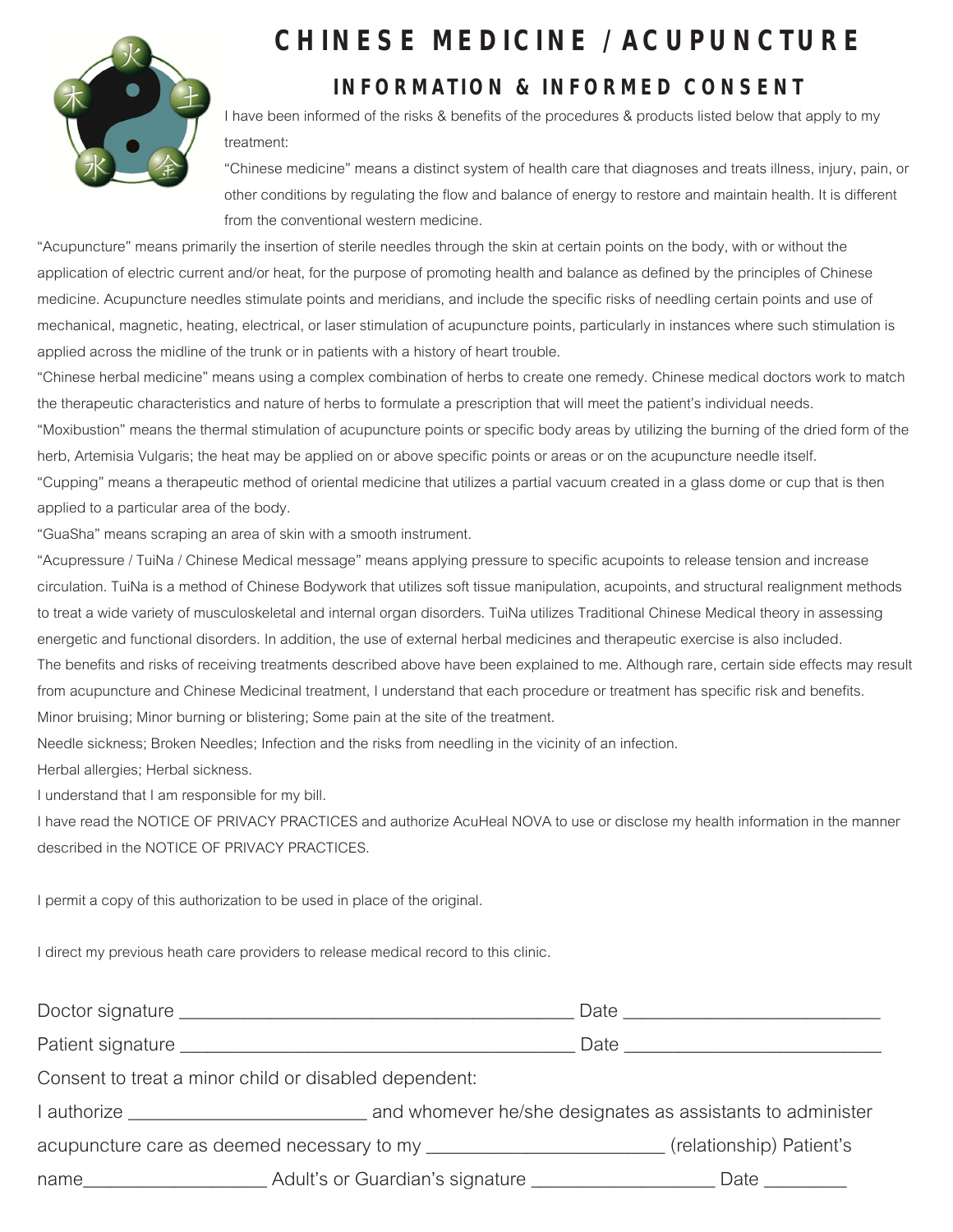

## **NOTICE OF PRIVACY PRACTICES**

This Notice of Privacy Practices describes how we may use and disclose your protected health information to carry out treatment, payment or health care operations and for other purposes that are permitted or required by law. It also describes your rights to access and control your protected health information. "Protected health information" is information about you, including demographic information, that may identify you and that relates to your past, present or future physical or mental health or condition and related health care services. We are required to abide by the terms of this Notice of Privacy Practices. We may change the terms of our notice, at any time. The new notice will be effective for all protected health information that

we maintain at that time. Upon your request, we will provide you with any revised Notice of Privacy Practices when you call the office and request that a revised copy be sent to you in the mail or ask for one at the time of your next appointment.

#### 1. Uses and Disclosures of Protected Health Information

Uses and Disclosures of Protected Health Information Based upon Your Written Consent

You will be asked to sign a consent form. Once you have consented to use and disclosure of your protected health information for treatment, payment and health care operations by signing the consent form, AcuHeal NOVA will use or disclose your protected health information as described in this Section 1. Your protected health information may be used and disclosed by our employees and others that are involved in your care and treatment for the purpose of providing health care services to you. Your protected health information may also be used and disclosed to seek payment of your health care bills and to support the operation of AcuHeal NOVA. Following are examples of the types of uses and disclosures of your protected health care information that AcuHeal NOVA are permitted to make once you have signed our consent form. These examples are not meant to be exhaustive, but to describe the types of uses and disclosures that may be made by AcuHeal NOVA once you have provided consent.

Treatment: We will use and disclose your protected health information to provide, coordinate, or manage your health care and any related services.

This includes the coordination or management of your health care with a third party that has already obtained your permission to have access to your protected health information. For example, we would disclose your protected health information, as necessary, to a home health agency that provides care to you. We will also disclose protected health information to other Physicians who may be treating you when we have the necessary permission from you to disclose your protected health information. For example, your protected health information may be provided to a physician to whom you have been referred to ensure that the physician has the necessary information to diagnose or treat you. In addition, we may disclose your protected health information from time to time to another physician or health care provider (e.g., a specialist or laboratory) who, at the request of the Doctor, becomes involved in your care by providing assistance with your health care diagnosis or treatment to our Doctors.

Payment: Your protected health information will be used, as needed, to obtain payment for your health care services.

Healthcare Operations: We may use or disclose, as-needed, your protected health information in order to support the business activities of AcuHeal NOVA. These activities include, but are not limited to, quality assessment activities, employee review activities, licensing, and conducting or arranging for other business activities. For example, we may use a sign-in sheet at the registration desk where you will be asked to sign your name; we may also call you by name in the waiting room when your clinician is ready to see you; we may use or disclose your protected health information, as necessary, to contact you to remind you of your appointment; we will share your protected health information with third party "business associates" that perform various activities (e.g., billing, transcription services) for the clinic. Whenever an arrangement between our office and a business associate involves the use or disclosure of your protected health information, we will have a written contract that contains terms that will protect the privacy of your protected health information.

Uses and Disclosures of Protected Health Information Based upon Your Written Authorization

Other uses and disclosures of your protected health information will be made only with your written authorization, unless otherwise permitted or required by law as described below. You may revoke this authorization, at any time, in writing, except to the extent that AcuHeal NOVA has taken an action in reliance on the use or disclosure indicated in the authorization.

Other Permitted and Required Uses and Disclosures That May Be Made With Your Consent, Authorization or Opportunity to Object

We may use and disclose your protected health information in the following instances. You have the opportunity to agree or object to the use or disclosure of all or part of your protected health information. If you are not present or able to agree or object to the use or disclosure of the protected health information, then AcuHeal NOVA Doctors may, using professional judgment, determine whether the disclosure is in your best interest.

In this case, only the protected health information that is relevant to your health care will be disclosed.

Others Involved in Your Healthcare: Unless you object, we may disclose to a member of your family, a relative, a close friend or any other person you identify, your protected health information that directly relates to that person's involvement in your health care. If you are unable to agree or object to such a disclosure, we may disclose such information as necessary if we determine that it is in your best interest based on our professional judgment. We may use or disclose protected health information to notify or assist in notifying a family member, personal representative or any other person that is responsible for your care of your location, general condition or death. Finally, we may use or disclose your protected health information to an authorized public or private entity to assist in disaster relief efforts and to coordinate uses and disclosures to family or other individuals involved in your health care.

Emergencies: We may use or disclose your protected health information in an emergency treatment

We may use or disclose your protected health information in the following situations without your consent or authorization. These situations include: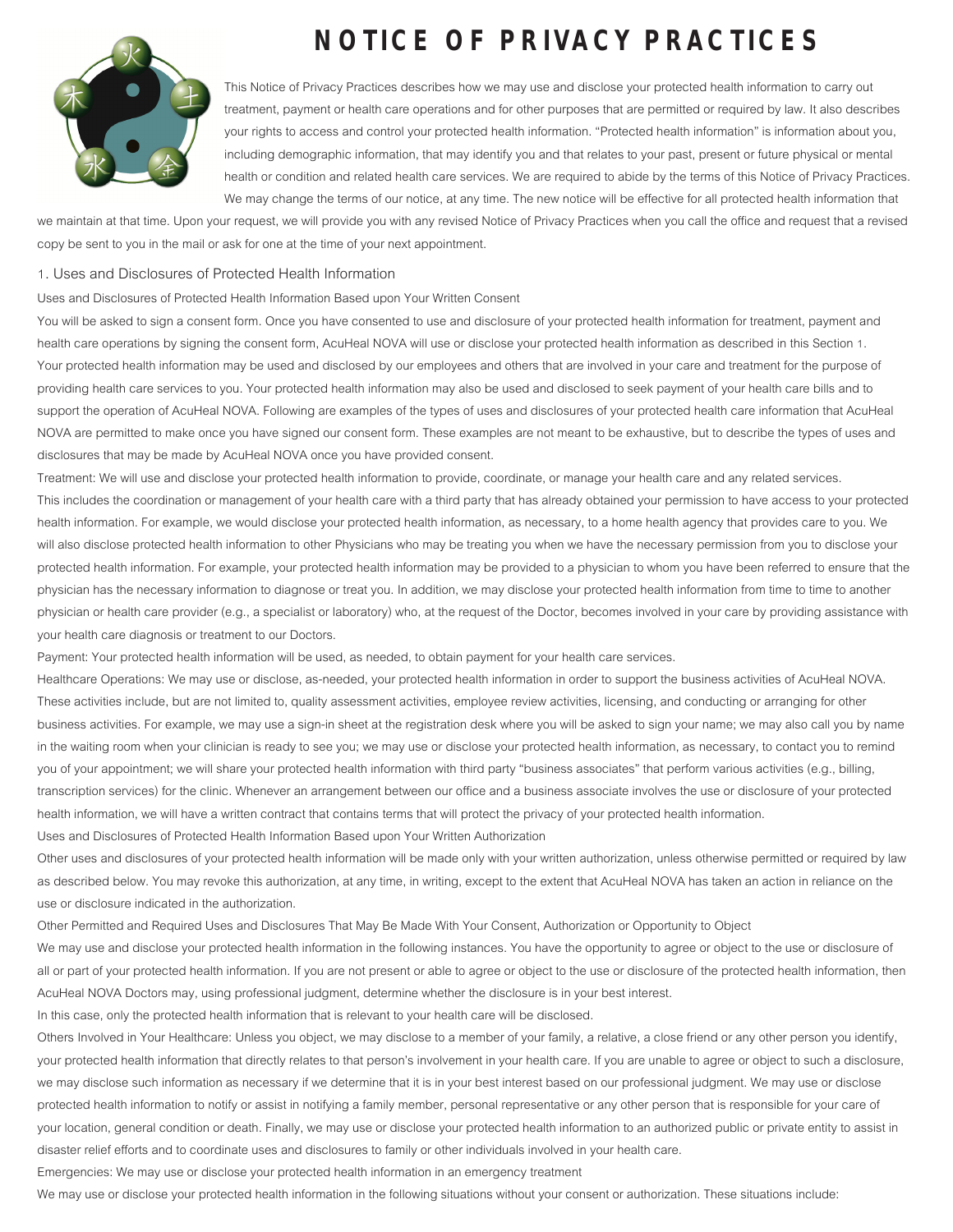

Required By Law: We may use or disclose your protected health information to the extent that the use or disclosure is required by law. The use or disclosurewill be made in compliance with the law and will be limited to the relevant requirements of the law. You will be notified, as required by law, of any such uses or disclosures.

Public Health: We may disclose your protected health information for public health activities and purposes to a public health authority that is permitted by law to collect or receive the information. The disclosure will be made for the purpose of controlling disease, injury or disability. We may also disclose your protected health information, if directed by the public health authority, to a foreign government agency that is collaborating with the public health authority.

Communicable Diseases: We may disclose your protected health information, if authorized by law, to a person who may have been exposed to a communicable disease or may otherwise be at risk of contracting or spreading the disease or condition.

Health Oversight: We may disclose protected health information to a health oversight agency for activities authorized by law, such as audits, investigations, and inspections. Oversight agencies seeking this information include government agencies that oversee the health care system, government benefit programs, other government regulatory programs and civil rights laws.

Abuse or Neglect: We may disclose your protected health information to a public health authority that is authorized by law to receive reports of child abuse or neglect. In addition, we may disclose your protected health information if we believe that you have been a victim of abuse, neglect or domestic violence to the governmental entity or agency authorized to receive such information. In this case, the disclosure will be made consistent with the requirements of applicable federal and state laws.

Food and Drug Administration: We may disclose your protected health information to a person or company required by the Food and Drug Administration to report adverse events, product defects or problems, biologic product deviations, track products; to enable product recalls; to make repairs or replacements, or to conduct post-marketing surveillance, as required.

Legal Proceedings: We may disclose protected health information in the course of any judicial or administrative proceeding, in response to an order of a court or administrative tribunal (to the extent such disclosure is expressly authorized), in certain conditions in response to a subpoena, discovery request, or other lawful process.

Law Enforcement: We may also disclose protected health information, so long as applicable legal requirements are met, for law enforcement purposes. These law enforcement purposes include (1) legal processes and otherwise required by law, (2) limited information requests for identification and location purposes, (3) pertaining to victims of a crime, (4) suspicion that death has occurred as a result of criminal conduct, (5) in the event that a crime occurs on AcuHeal NOVA premises, and (6) medical emergency and it is likely that a crime has occurred.

Coroners, Funeral Directors, and Organ Donation: We may disclose protected health information to a coroner or medical examiner for identification purposes, determining cause of death or for the coroner or medical examiner to perform other duties authorized by law. We may also disclose protected health information to a funeral director, as authorized by law, in order to permit the funeral director to carry out their duties. We may disclose such information in reasonable anticipation of death. Protected health information may be used and disclosed for cadaveric organ, eye or tissue donation purposes.

Research: We may disclose your protected health information to researchers when their research has been approved by an institutional review board that has reviewed the research proposal and established protocols to ensure the privacy of your protected health information.

Criminal Activity: Consistent with applicable federal and state laws, we may disclose your protected health information, if we believe that the use or disclosure is necessary to prevent or lessen a serious and imminent threat to the health or safety of a person or the public. We may also disclose protected health information if it is necessary for law enforcement authorities to identify or apprehend an individual.

Military Activity and National Security: When the appropriate conditions apply, we may use or disclose protected health information of individuals who are Armed Forces personnel (1) for activities deemed necessary by appropriate military command authorities; (2) for the purpose of a determination by the Department of Veterans Affairs of your eligibility for benefits, or (3) to foreign military authority if you are a member of that foreign military services.

We may also disclose your protected health information to authorized federal officials for conducting national security and intelligence activities, including for the provision of protective services to the President or others legally authorized. Workers' Compensation: Your protected health information may be disclosed by us as authorized to comply with workers' compensation laws and other similar legally established programs.

Inmates: We may use or disclose your protected health information if you are an inmate of a correctional facility and AcuHeal NOVA created or received your protected health information in the course of providing care to you.

Required Uses and Disclosures: Under the law, we must make disclosures to you and when required by the Secretary of the Department of Health and Human Services to investigate or determine our compliance with the requirements of Section 164.500 et.Seg.

#### 2. Your Rights:

The following is a statement of your rights with respect to your protected health information and a brief description of how you may exercise these rights. You have the right to inspect and copy your protected health information. This means you may inspect and obtain a copy of protected health information about you that is contained in a designated record set for as long as we maintain the protected health information. A "designated record set" contains medical and billing records and any other records that AcuHeal NOVA use for making decisions about you.

Under federal law, however, you may not inspect or copy the following records; psychotherapy notes; information compiled in reasonable anticipation of, or use in, a civil, criminal, or administrative action or proceeding, and protected health information that is subject to law that prohibits access to protected health